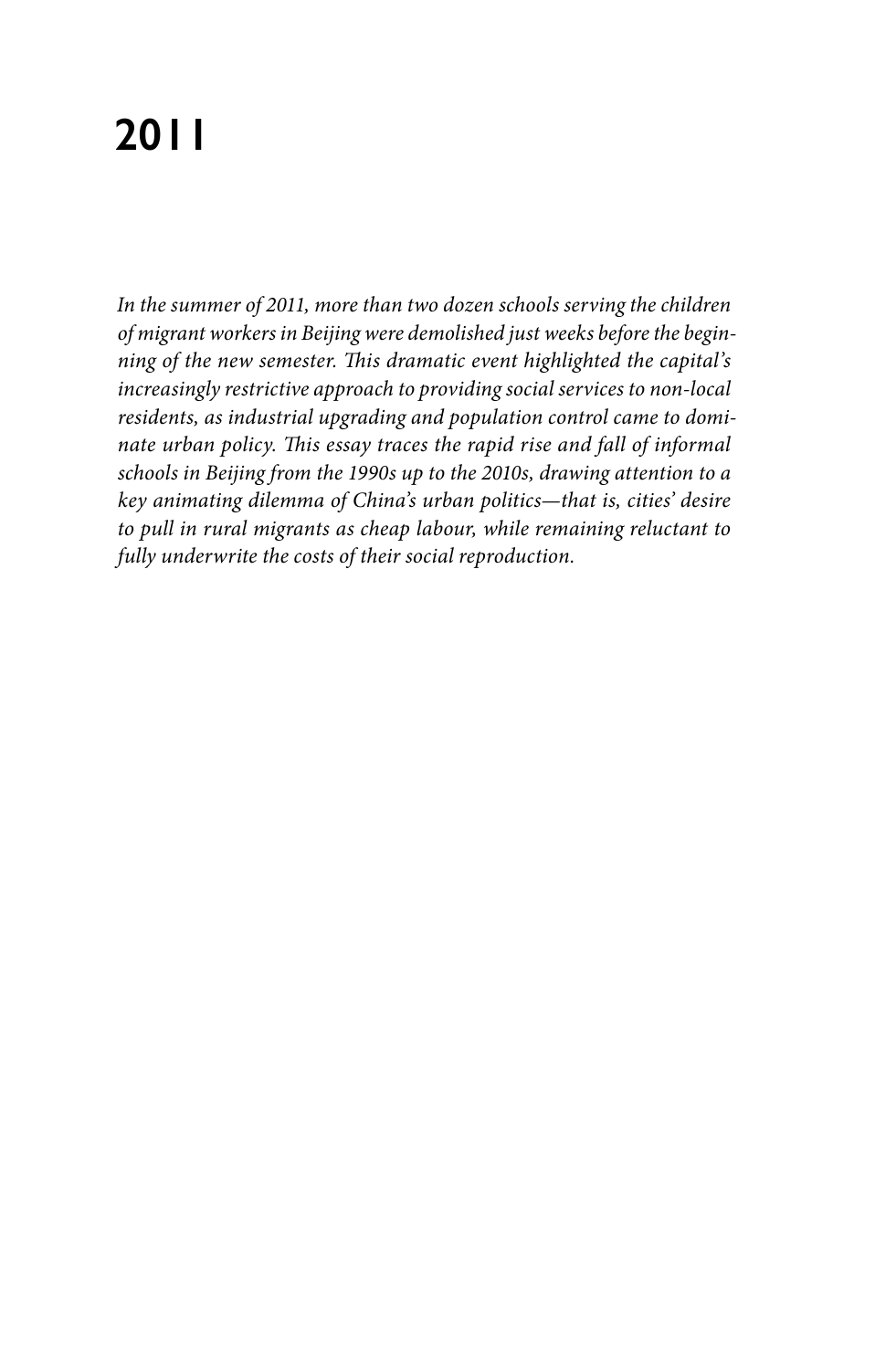## **Rupture at the Centre: Evicting Migrant Schools in Beijing**

Eli FRIEDMAN

n August 2011, Beijing's municipal government initiated a wave of<br>evictions targeting schools for rural migrant children. In a matter of<br>weeks, more than two dozen schools were summarily shuttered, and<br>in some cases bulldo n August 2011, Beijing's municipal government initiated a wave of evictions targeting schools for rural migrant children. In a matter of in some cases bulldozed, and up to 30,000 students were displaced just before the semester was to begin. This surprise attack upended the lives of migrant families, as they were forced to consider sending their children out of the city to their officially designated place of *hukou* ( $\dot{P}$   $\Box$ , or 'household registration'), splitting up the family, or forsaking the employment opportunities of the metropolis. The sense of desperation engendered by these closures produced occasionally intense forms of resistance, with parents blocking roads and petitioning government agencies to demand that their children be resettled in local schools. While the spectacle of such a concentrated outburst of destruction was not repeated in subsequent years, things would hardly improve. With a few years' hindsight, it was evident that this event initiated a multiyear campaign to 'optimise the population' by removing people who had been deemed superfluous to the functioning of the capital. Children were not to be spared.

Entrenched Divisions

The 2011 demolitions laid bare a deep social contradiction: while the Chinese State had gradually crafted a national labour market over the previous generation, social citizenship remained organised at the level of the city. Chinese citizens were granted the thin freedom to sell their labour anywhere in the country where they might find a buyer, but the moment they left their place of official *hukou*, they abandoned any rights to social reproduction, including subsidised health care, housing, and, crucially, education. In the context of the rapid expansion of regional inequality in the era of capitalist transformation, this disjuncture between a national labour market and highly localised life-supporting infrastructure produced endemic social, emotional, and even biological crises for China's migrants.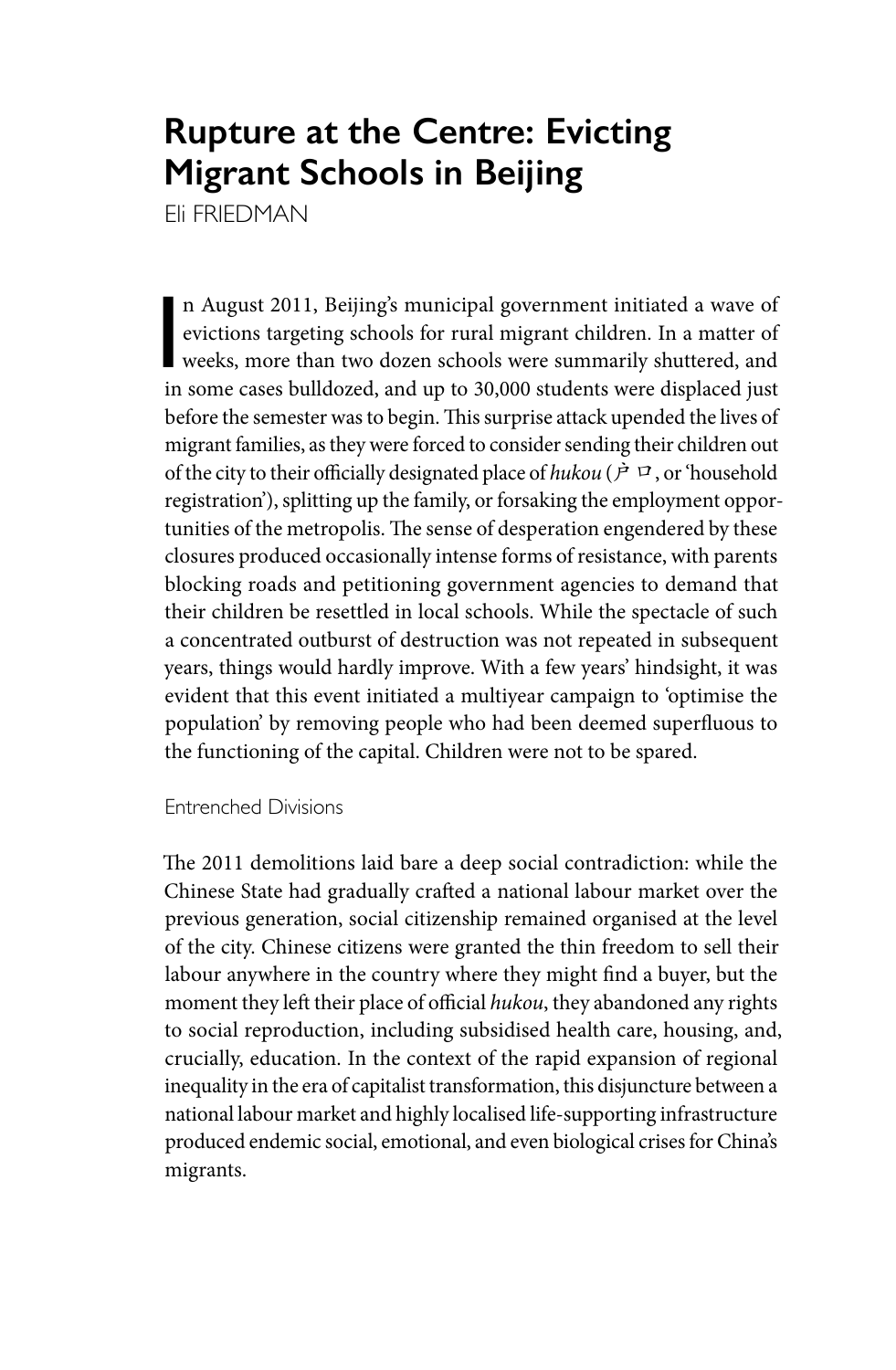This sociospatial disjuncture was not always so. Along with nationalisation of industry and the development of the job allocation system (分配), the institutionalisation of the *hukou* system in 1958 essentially eliminated the labour market (see Hayward's essay in the present volume). *Hukou* designated both a productive status—agricultural (农业) or non-agricultural (非农业)—and a location, which tied attendant rights to the citizen remaining in their place of *hukou*. A key motivation for this arrangement was to pin the peasantry in place, such that agricultural surplus could be extracted from the countryside and invested in big-push industrialisation in the cities. In the state socialist period, it was very difficult to survive outside one's place of *hukou* without official permission. With a few notable exceptions (for example, military personnel, seasonal workers), the State expected that one would more or less stay within their tightly circumscribed place in the sociospatial matrix. While this system produced all kinds of inequalities—exemplified most horrifically by the millions of largely rural deaths during the Great Leap Forward—it also realised integration of the spaces of production and social reproduction for rural and urban residents alike.

This system began to break down with the opening up to private capital and the construction of a national labour market, first initiated in the late 1970s and then accelerating dramatically from the early 1990s. By 2011, more than one-quarter of a billion people were residing outside of their place of *hukou*. Rural residents increasingly found that they needed the wages of urban employment to survive, even if it meant giving up access to social services. With declining rural livelihoods, more and more rural residents left the land, with large eastern cities such as Beijing a major draw.

In the 1980s and 1990s, migrant workers were disproportionately young. A typical migration trajectory was to leave home after completing compulsory education and perhaps some further technical training. Teenagers and people in their early twenties came to be the core demographic of China's emerging capitalist industries. But both social and material factors tended to push migrants back to the village by their mid-twenties to marry and have children. It was not uncommon for one parent, typically the father, to return to the city to earn a wage. But the expectation was that the core practices of social reproduction—childrearing, education, health care, and elder care—would remain in the countryside.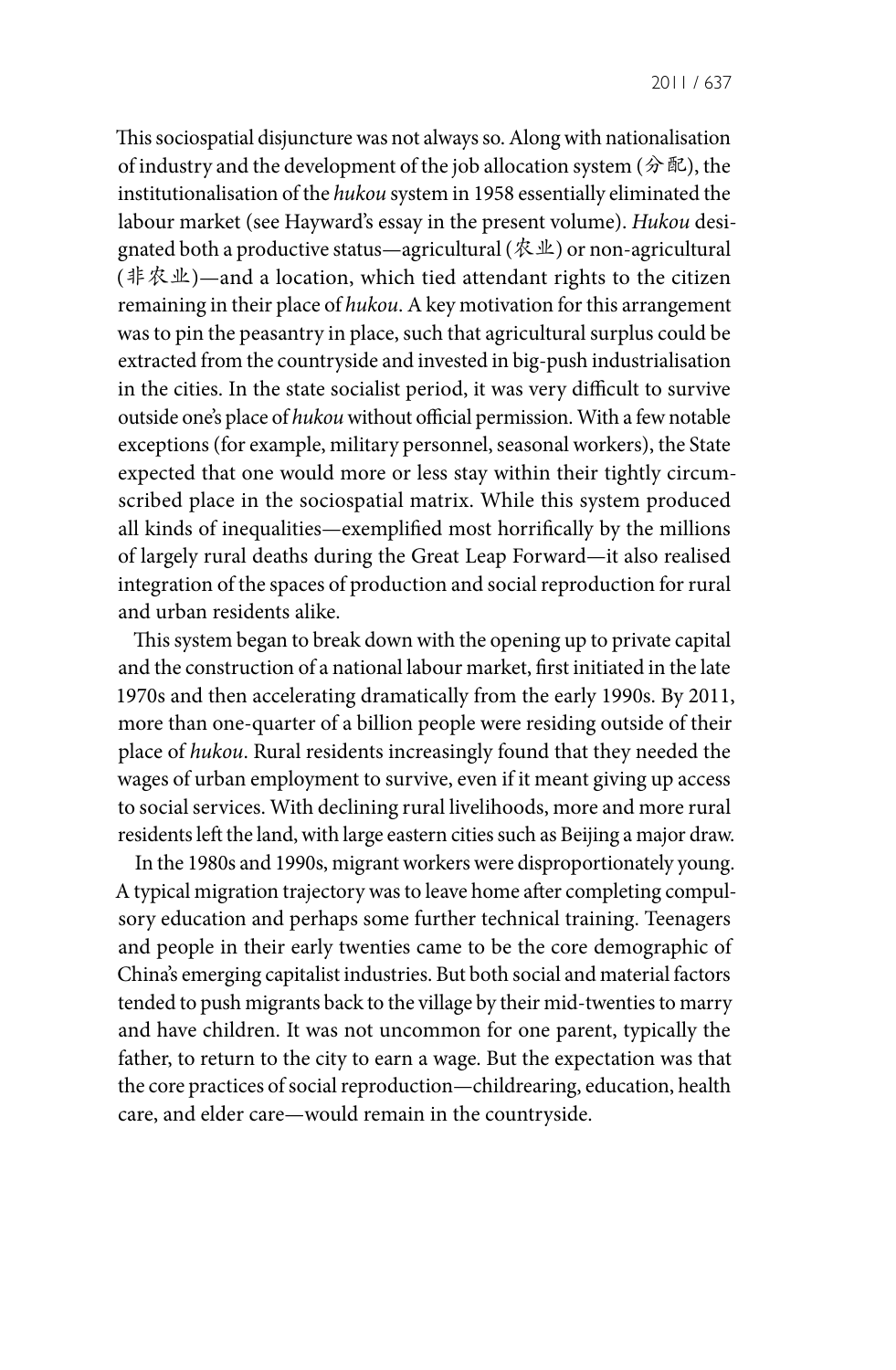#### In the Cracks of the Old System

Almost as soon as these new migratory flows emerged, cracks in the old regime of social reproduction were evident. At this stage, it was still extremely difficult for non-local children to access public schools in the city. Public schools were under no obligation to accept non-locals, and would generally only do so for high-achieving students—who would pad the school's average test scores—with parents who could pay a hefty education fee (借读费). Thus, the overwhelming majority of migrants were shut out of the public system. Migrants were faced with the choice of leaving their children behind in the countryside or bringing them to the city with radically uncertain prospects for their education. While the large majority chose the former—which is still the case today—by the 1990s, migrants in Beijing and other rapidly expanding coastal cities began setting up informal schools to cater to those who wanted or needed to have their children with them.

These so-called migrant schools (打工子弟学校) were extremely lacking in resources. In the 1990s, the number of migrant children in Beijing was still relatively low, and many of these schools were little more than babysitting operations, sometimes occupying a room or two of an apartment. Most schools were initially set up by migrants themselves. Over time, there came to be a popular distinction between regular (that is, profit-oriented) schools and 'public interest' ( $\triangle \hat{\mathbb{A}}$ ) schools that were financially supported by foundations or corporations and were therefore able to provide reduced tuition rates. The government was more or less indifferent; while it certainly did not provide material support, it was not openly hostile. Migrant children were wedged in the interstices of a regime of reproduction that was bit by bit fraying in the face of an expanding labour market. Cities begrudgingly accepted a growing number of informal schools, as it relieved them of having to expand access to education. But it also meant that the large majority of schools were entirely dependent on tuition to fund their operations—a challenging situation when all of the 'customers' were working-class and poor people.

The government's relative indifference to migrant schools could, however, easily become antagonistic in the context of the city's increasing land values in the 2000s. One well-known school—which by 2008 had managed to win official recognition and significant foundation support—was forced to move five times in the years following its establishment in 2001. As described in the school's official history: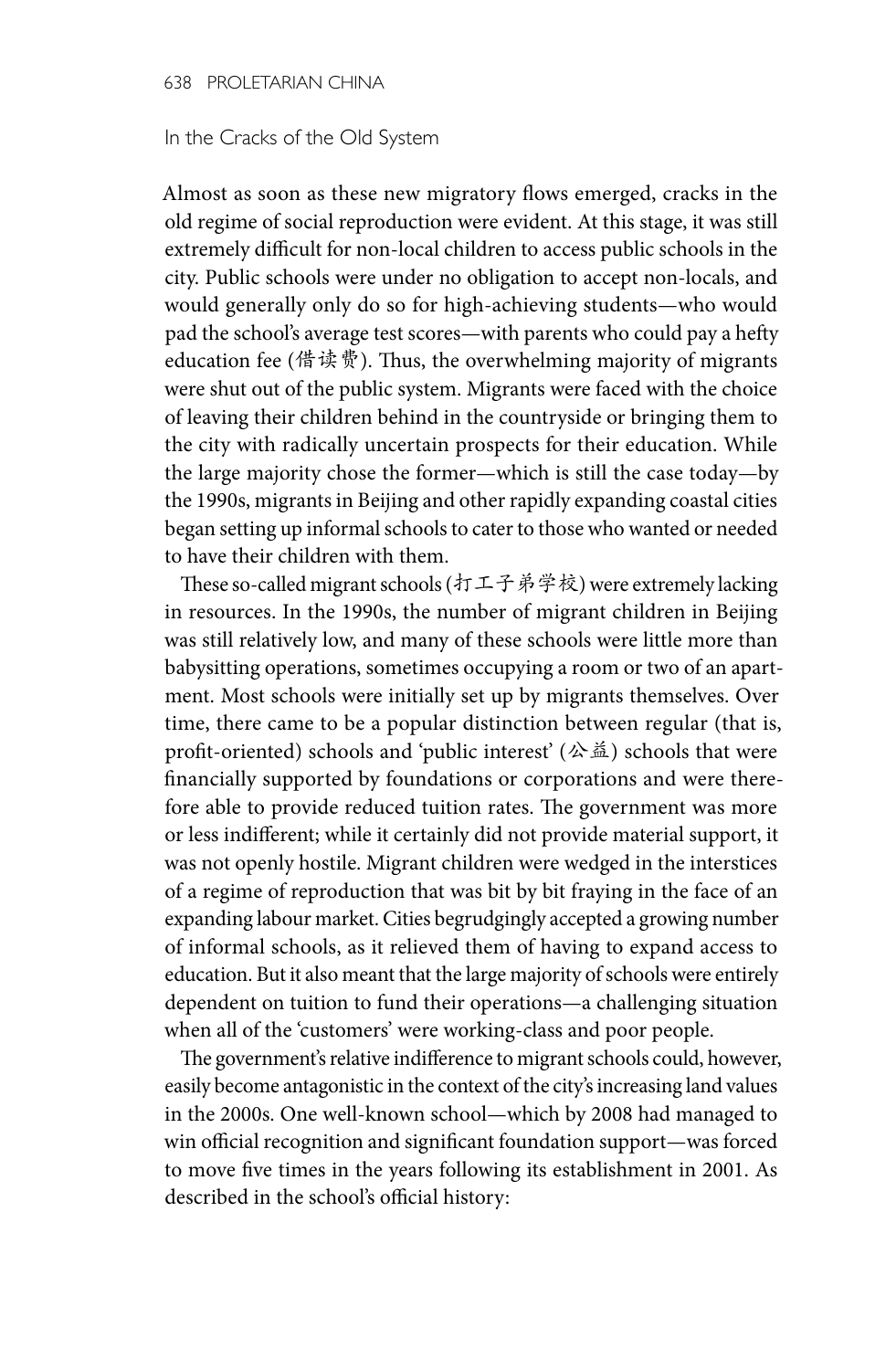There were various reasons behind [Zhifan]<sup>1</sup> School's frequent moves in the beginning of its establishment. For the first two times, it was because the school was forced by the government to close its doors. For the following three times, it was because the school buildings had to be demolished in order to make way for the expansion of the city of Beijing. This explains why [Zhifan] School slowly made its way from the fourth ring road to the fifth ring road and eventually to its current position within the sixth ring road.2

Revenue-hungry officials were likely to side with developers against migrant schools, which lacked official registration. While the schools were often tolerated, they did not add value to the city according to the State's metrics. This experience of administrative instability and continual spatial peripheralisation was common for migrant schools and communities in this period.

As it became increasingly clear that mass migration to China's booming eastern cities was not a passing phenomenon, the central government took steps to relax population controls. In 2001 the State Council unveiled a general policy orientation known as the 'two primaries' (两为主) that established a framework for educating migrant children that was remarkably different from what had been in place previously. The policy held that receiving areas should be *primarily* financially responsible for educating migrant children (rather than the place of *hukou*), and that migrant children should be *primarily* enrolled in local public schools (rather than the private and often unregulated migrant schools). In addition, 2003 saw the elimination of the custody and repatriation system under which migrants without proper urban residence permits would be shipped back to the countryside. It seemed possible to stay in the city and educate one's children there.

In light of this national-level policy shift, Beijing and other cities began to establish formal bureaucratic procedures for admitting non-locals into public schools and moved to regularise the informal education system that had sprung up in the institutional interstices. In 2005, the city issued the 'Beijing Department of Education Notification on Strengthening Management of Migrant Population Self-Run Schools', which proposed dealing with migrant schools according to the principle of 'supporting some, approving some, and eliminating some.<sup>3</sup> The following year, a limited number of migrant schools were allowed to register, but an absolute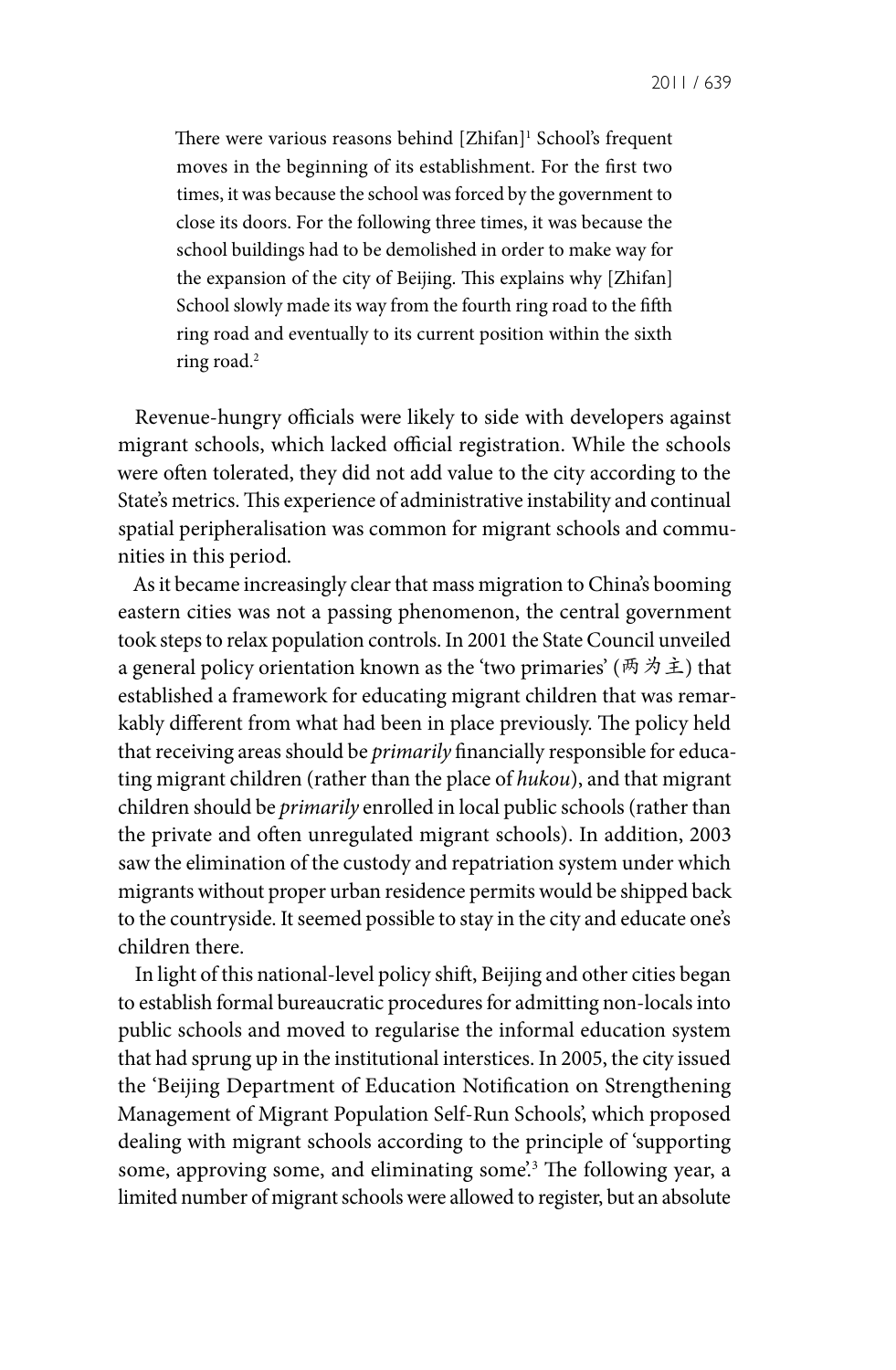majority of the schools in operation remained unlicensed. At the same time, and more optimistically, public schools did indeed become more inclusive. The Department of Education established the 'five permits'  $(1.11)$  system, which allowed migrant families who could meet the administrative requirements to enrol their children in school, and abolished education fees for non-locals. According to official estimates, from 2001 to 2015, the percentage of migrant children enrolled in Beijing's public schools increased from 12.5 to 78 percent.<sup>4</sup> While these numbers must be viewed with a high degree of suspicion—the students least likely to be accepted by public schools are the ones who are also least likely to be captured by government statistics—there is no question that an increasing share of migrants were being incorporated into the public system.

#### Pushed to the Margins

The story of Beijing's migrant children in the 2000s and 2010s is, as intimated at the outset, nonetheless not entirely a happy one of greater incorporation. Although formal procedures existed for enrolling in urban public schools, access for non-locals was maintained as a revocable privilege rather than a right. The metrics used in Beijing—and other large wealthy cities—for accessing public schools favoured migrants *least* in need of state-subsidised services. In general, the higher the parents' levels of education, access to wealth, and urban social connections, the more likely it was they would be admitted. In both the 'five permits' and the subsequent 'points-based admission' plans, migrants working in the informal sector or living in informal housing were excluded at the outset by requirements for labour and housing contracts. Paying into local social insurance was a requirement, although the length of time of contributions varied across districts and from year to year. In my own fieldwork in Beijing in the early to mid-2010s, migrant parents claimed without exception that they would have to pay large bribes—often equivalent to more than one year's salary—to get their children into public schools. These sorting mechanisms can be thought of as an 'inverted means test'; the effect was to funnel nominally public resources precisely to those who needed them least, while concentrating the most deprived populations in migrant schools.<sup>5</sup>

In this context, these informal schools were a suboptimal choice for parents with no other options. The difficulty, however, was that just as public school access was being somewhat regularised for elite non-locals,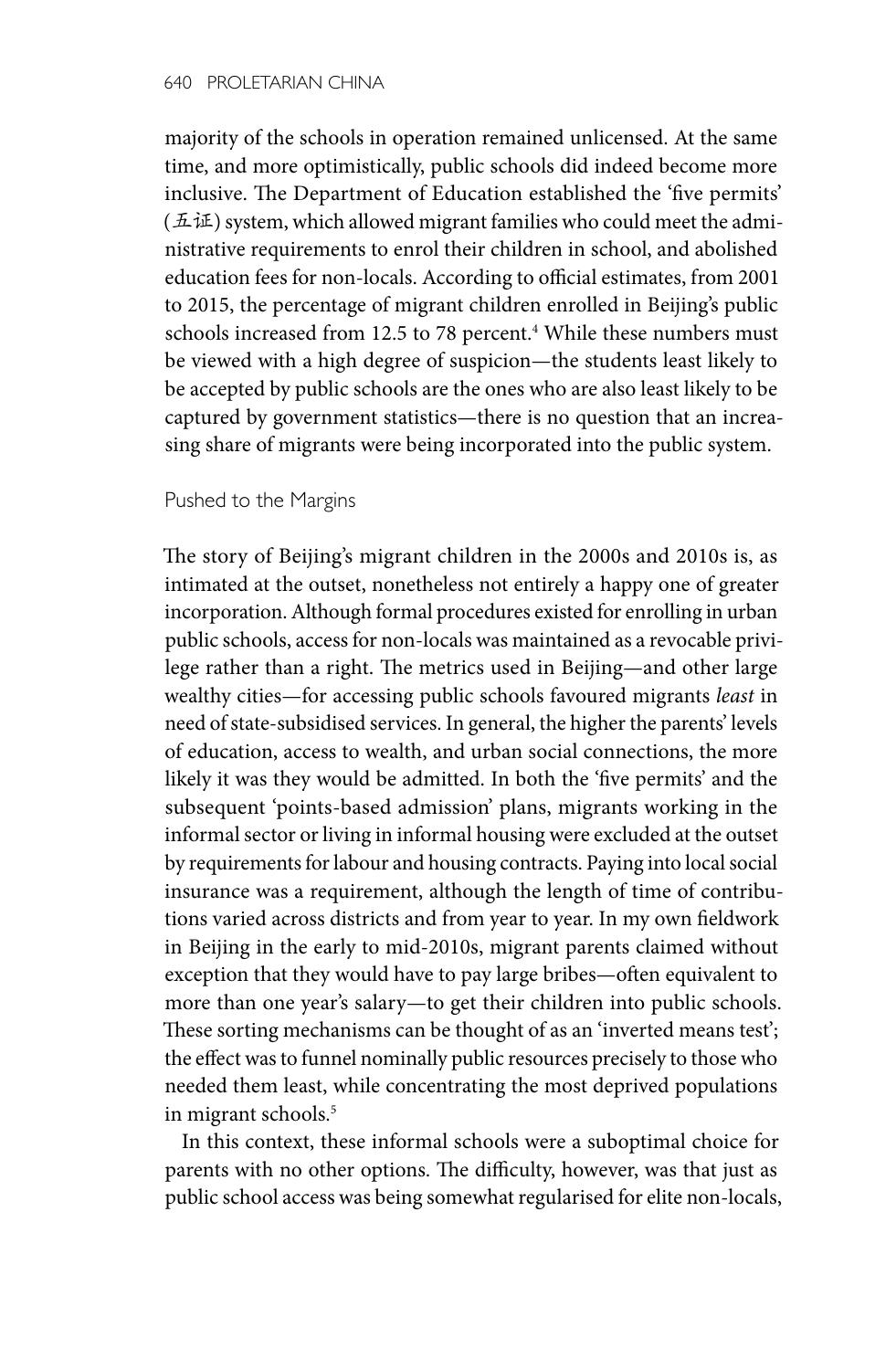the city began methodically squeezing migrant schools. Following the 2005 notification mentioned above, the focus was quite clearly not on 'supporting' or 'approving' migrant schools, but on eliminating them. Indeed, the number of migrant schools in Beijing peaked at approximately 300 in 2006, and fell every year thereafter.6 The mass demolitions in 2011 were by no means an aberration; rather, they were an intensification and condensation of a process that was quite consciously set in motion years prior.

In fact, by 2014 it became clear that the school system had emerged as a key choke point in the municipal government's population control efforts. In that same year, the central government released the *National New Urbanisation Plan* (2014–20),7 which specifically called for cities with an urban district population of more than five million to 'strictly control' their population growth. This was part of a broader push on the part of China's elite cities to optimise the population in tandem with their efforts at shifting to a model of economic growth based on higher value-added, knowledge-based, service-sector industries. The so-called low-end population (低端人口) had no place in this imagined future. In addition to relocating 'noncapital functions' (非首都功能)<sup>8</sup> such as warehouses, wholesale markets, and labour-intensive industry outside Beijing, depriving migrant children of schooling was another powerful lever for expelling undesirable populations. While the scale and intensity of the 2011 school demolitions were not subsequently repeated, one by one, schools were demolished, had their power or water cut, or had their operating licence revoked.

This slow drip of school closures was paired with a dramatic increase in requirements for accessing public schools, including new and onerous demands for parents' payment into social insurance and a dizzying array of documentation requirements. One particularly vexing requirement in many districts was that parents live and pay social insurance in the same district in which they were trying to send their child to school. Countless frustrated parents reported that the new rules were arbitrarily enforced and, if they were able to meet all of the Education Department's stated requirements, new demands would then be added until they gave up. Many migrant children who *had* been able to access official primary or middle schools thus found themselves expelled from the public system at precisely the moment when the government was also stamping out informal schooling options. The intent was clear enough: working-class migrants were not welcome.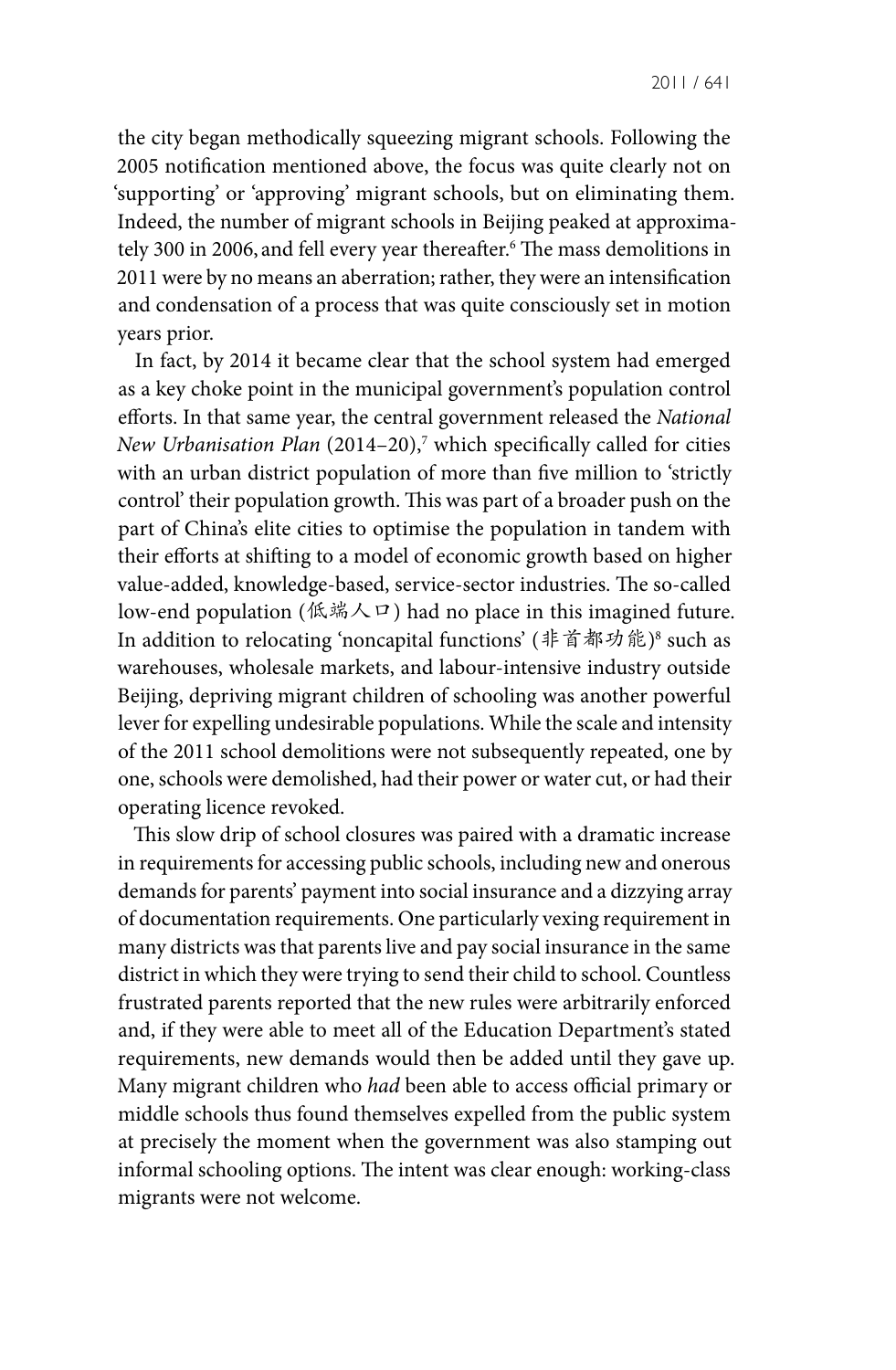The government's means were brutal but effective. In addition to throttling educational opportunities and relocating industry, in November 2017, the authorities razed entire migrant neighbourhoods under the pretence of ensuring building safety. Indeed, these demolitions followed a tragic fire in a migrant community in Daxing in which nineteen people died. But those expelled from their homes were not resettled. The government was leaving no stone unturned, continuously stepping up its attacks on working-class migrants' schools, workplaces, and homes. After several years of slowing growth, by 2017, the city's population contracted.<sup>9</sup>

### Converging Political and Material Pressures

We will never know the proximate cause of the 2011 school demolitions, nor the less spectacular forms of expulsion visited on Beijing's non-local children in the years that followed. Nonetheless, during this period there were relatively autonomous political *and* material pressures that converged towards the expulsion of working-class non-locals. Politically, the municipal government came under increasing pressure to decrease its population. Beijing had in previous years quickly exceeded centrally imposed population limits, and after 2014 the city faced a 'red line' of 23 million residents. Shrinking the population may not have made sense from an economic standpoint—capital expansion faces real headwinds in the context of falling population—but rather grew out of a deep-seated Communist Party ideology that links overpopulation to political instability. The cold material calculations behind school demolitions are more straightforward. As already noted, the possibility of building high-rise apartments or other commercial properties increased, even on the city's peripheries, during the 2000s and 2010s, and both landlords and local officials were increasingly likely to want to put the land to more profitable uses. Although it is difficult to untangle which of these pressures was dominant, in a sense it does not matter. They both push in the direction of school demolition and expelling a population that has always been seen as potentially disposable.

Despite repeated claims of the end of *hukou* and increasingly inclusive education, the contradiction between China's national labour market and its highly localised social service infrastructure has not diminished, even as its spatial characteristics have evolved. Beijing's policy of expelling the low-end populations appears to have realised its aim: hundreds of thousands of the most vulnerable people have been forced from the city.